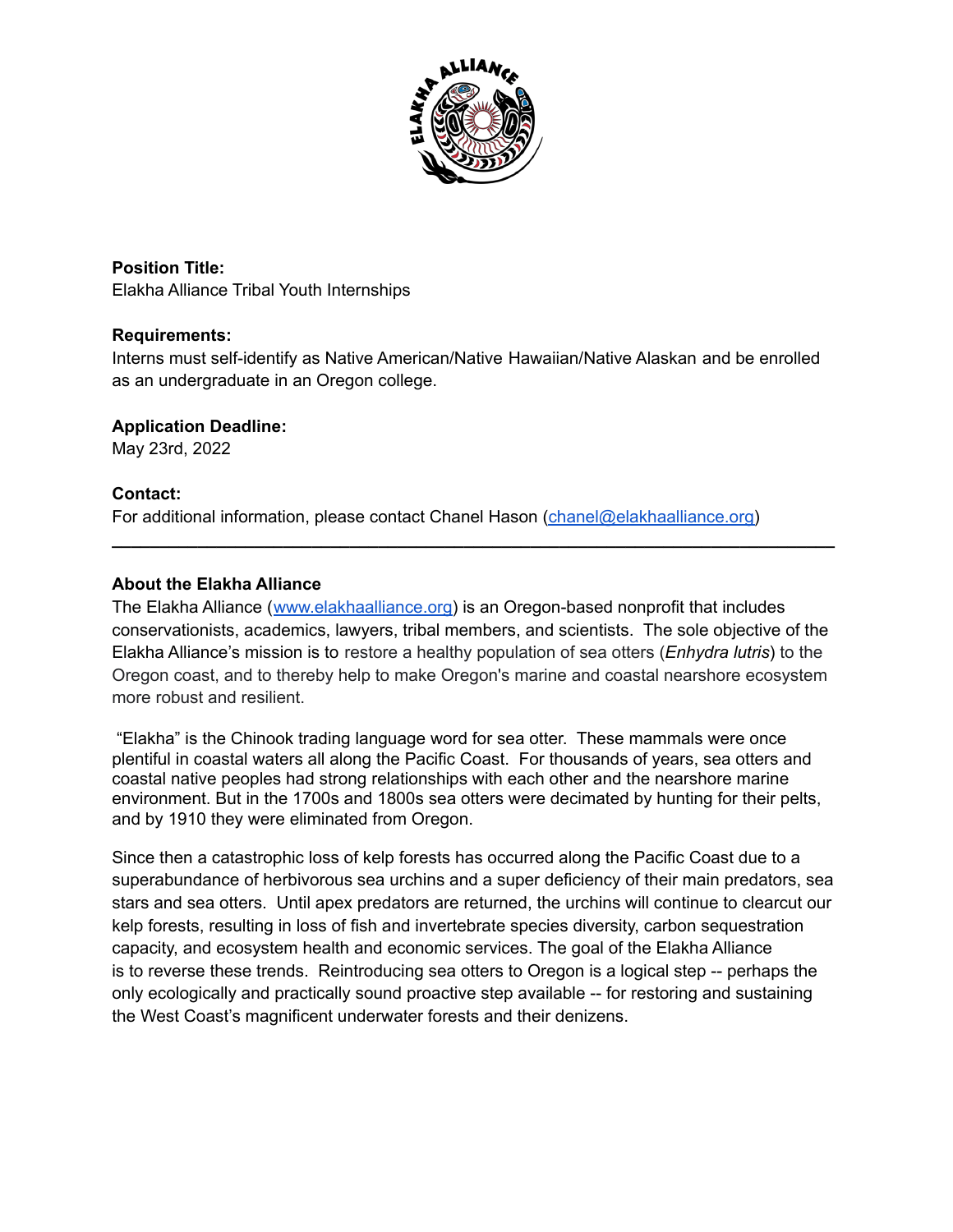

### **Project Summaries**

The Elakha Alliance is seeking to fill **two paid Full Time Summer Internship positions** for tribal youth to support the mission to reintroduce sea otters back to the Oregon coast. If necessary, we will also *entertain the opportunity to hire one Full Time Summer Intern, coupled with two Part Time Summer Interns*. We are seeking undergraduate students along the central Oregon coast, and southern Oregon coast who identify themselves as Indigenous. The Elakha Alliance has received funding from the Siletz Tribal Community Foundation and the Spirit Mountain Community Fund to support these Internships.

- **1. Full Time Summer Internships (10 weeks):** There are multiple project options for the Full Time Summer Internship. Interns can pick which best suits their skills and interests. Options include:
	- **a.** TRAVELING DISPLAY: The intern would create a traveling visual display highlighting the cultural significance of sea otters on the Oregon coast. The Coquille Tribe Community Fund has provided a grant to cover the costs of the display itself. This would be an excellent opportunity for students who are creative, artistic, or graphic designers. The display could incorporate Indigenous stories of sea otters from Oregon tribes, historical photographs, and maps of where sea otters were present. With assistance from Elakha's South Coast Liaison, the intern would be responsible for identifying and contacting south coast locations to schedule the display for public viewing. The intern will conclude the internship with an Elakha Alliance webinar to present their final project summary and discuss key takeaways.
	- **b.** CULTURAL VIDEO: The intern would create a 4-7 minute video after contacting and interviewing pertinent tribal elders (from one or more Tribe) to create an oral history of sea otters in Oregon. This could also include tribal members' views on what a reintroduction of sea otters would personally mean to them. At the end of the internship, the intern will be featured in an Elakha Alliance webinar to present the video and discuss their project.
	- **c.** PODCAST: The intern would create a podcast about the cultural significance of sea otters in Oregon and what an introduction would mean to Oregon coastal tribes. The intern would write and record a narrative and perhaps include interviews conducted with elders, tribal members, and others to illustrate the story. At the end of the internship, the intern will be featured in an Elakha Alliance webinar to present the podcast and discuss the final project.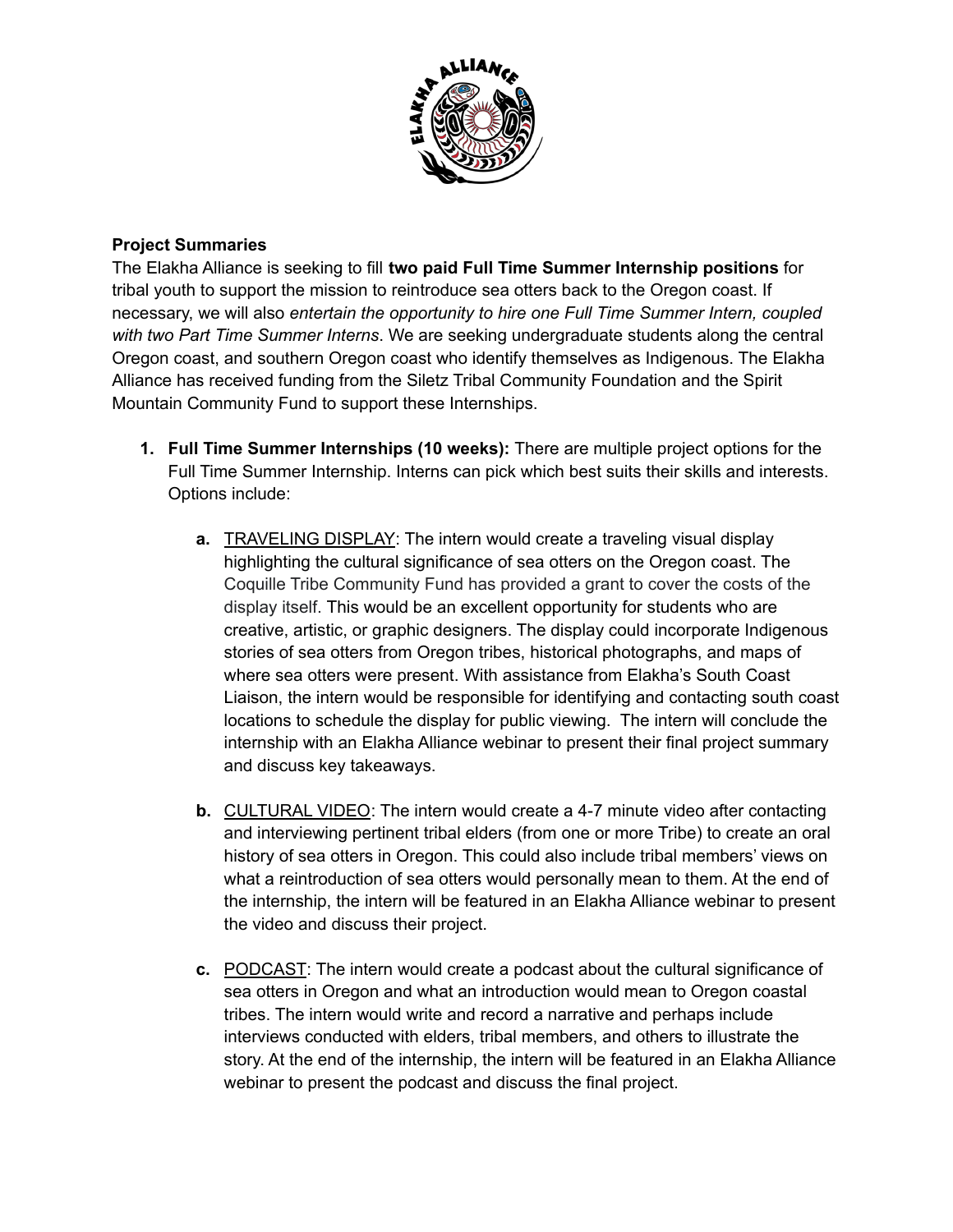

- **2. Part Time Summer Internships (4 weeks):** There is one project Partial Summer Internship, and we are open to other possible project suggestions if presented by an Intern in your cover letter. Intern can pick the project that best suits their skills and interests.
	- a. SOCIAL MEDIA PACKET: The intern would work with the Elakha Alliance Director of Outreach and Community Engagement to produce a packet of social media posts highlighting the cultural significance of sea otters in Oregon. This would involve doing outreach to Oregon's coastal tribes to gather historical information. The intern would identify a list of tribal-related webpages and social media accounts (locally, state-wide, perhaps even regional/national) that could be interested in Elakha's work. The Elakha Director of Outreach would assist the intern in outreach to these sites and accounts to invite them to link to the page and materials created by the intern and the Elakha Alliance.
	- b. FAQ SHEETS & VOLUNTEER MANAGEMENT: The intern would develop one or two Frequently Asked Questions sheets (FAQ) about the cultural implications of reintroducing sea otters that would become part of the information materials used by the Elakha Alliance at public events. The Elakha Director of Outreach and Community Relations would assist the intern in outreach to the appropriate tribal and other social media sites and accounts to invite them to link to these FAQ products created by the intern and the Elakha Alliance. Time allotting, the intern can also assist with the creation of a volunteer management database.

### **Timeline**

- *Full Summer Internship(s)***:** Summer Session June 13 - August 20 (10 weeks) x 20 hrs per week
- *Partial Summer Internship(s)***:** Summer Session June 13 - August 20 (any 4 week consecutive period in between the dates listed) x 25 hrs per week

#### **Compensation :** \$20/hr

● *2 Full Summer Internships*: 200 hours/each (\$4,000/each)

OR

- *1 Full Summer Internship:* 200 hours (\$4,000)
- *2 Partial Summer Internships*: 100 hours/each (\$2,000/each)